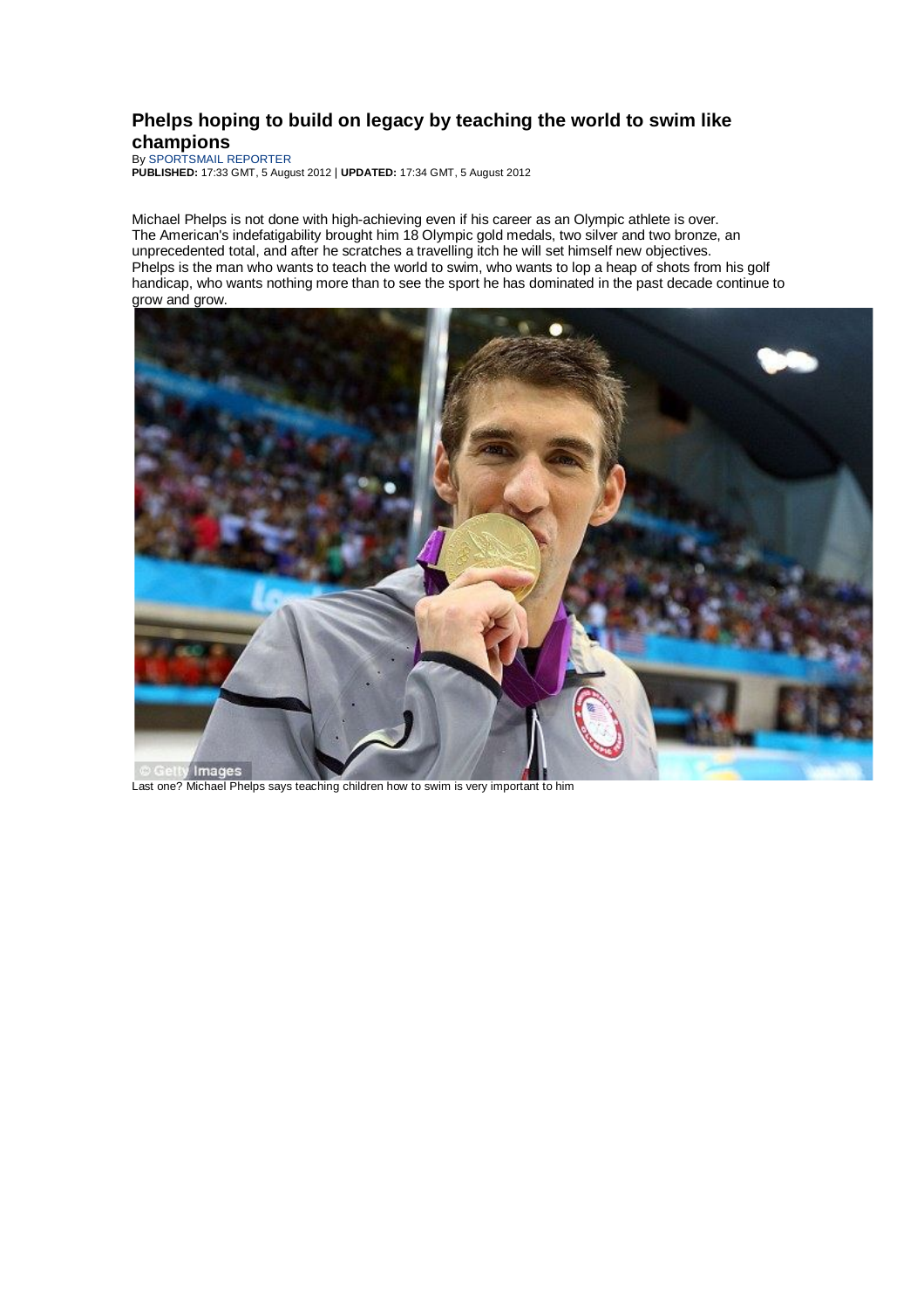

Farewell: Michael Phelps retired on a high after winning the 4x100m medley relay

He is also not a man who accepts second best, as the rivals who have come and gone, lining their pockets with silver and bronze, can attest.

Just now though, Baltimore-based Phelps wants to enjoy life outside professional sport, the 27-year-old having been cocooned since his mid-teens, visiting the world's greatest cities but more likely to be taking in the sights from a coach window than on foot. He could look but rarely touch. Now all that changes. 'I want to travel a bunch. That's something I've always wanted to do,' Phelps said. 'I've been able to see so

many amazing places in the world but I've really never got to experience them.

'I've seen the pool and hotels, every year over the last 12 years of being in the national team. I'd like to experience some things, whether it's travelling through Europe or going back to Australia and being able to go around Australia, or South Africa - something (South African swimmer) Chad (Le Clos) and I were talking about.

'There's a lot of things I want to do for myself just to be able to relax, and even though I am retiring and the competitive side of my career is over, there's a lot of things I want to do around the sport.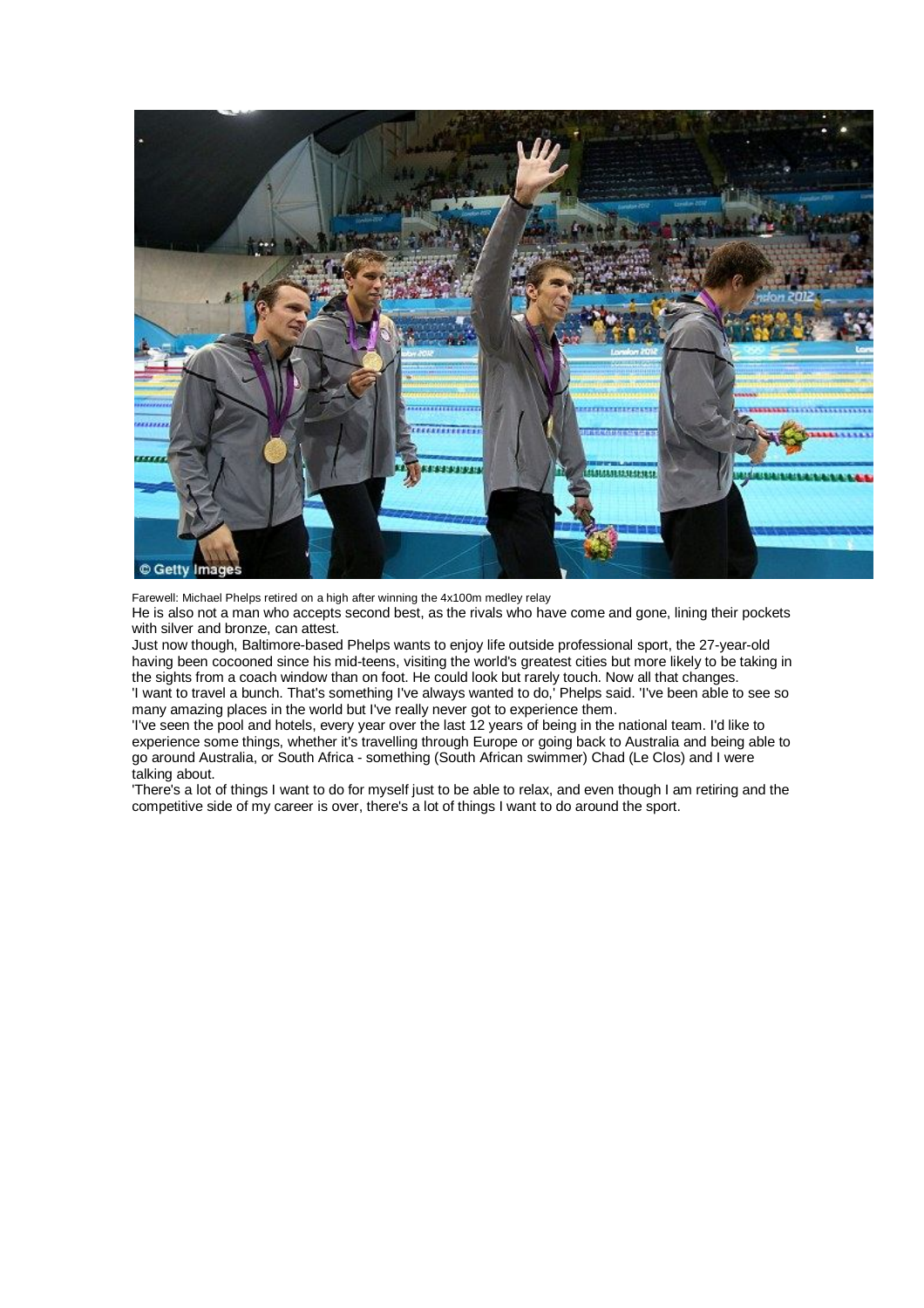

Dream team: Brendan Hansen, Matthew Grevers, Michael Phelps and Nathan Adrian

'I would like to take it to a higher level than it is right now, and continue to grow the sport more and more.' He also has a charitable foundation, aimed at encouraging positive lifestyles for American youngsters. 'I'm going to be able to put more time and effort into that,' Phelps said, 'and also my summer schools. Being able to teach children how to swim and live healthily is something that's very important to me.' Phelps won four golds in London, after eight in Beijing and six in Athens. It is also often forgotten he raced in Sydney as a 15-year-old too, but that further underlines how swimming has been his life since childhood.

As well as two relay successes in London, including Saturday's 4x100metres medley, he claimed individual gold in 100m butterfly and 200m individual medley.

Phelps could easily swim on and remain competitive on a world level between now and the Rio de Janeiro Games in 2016.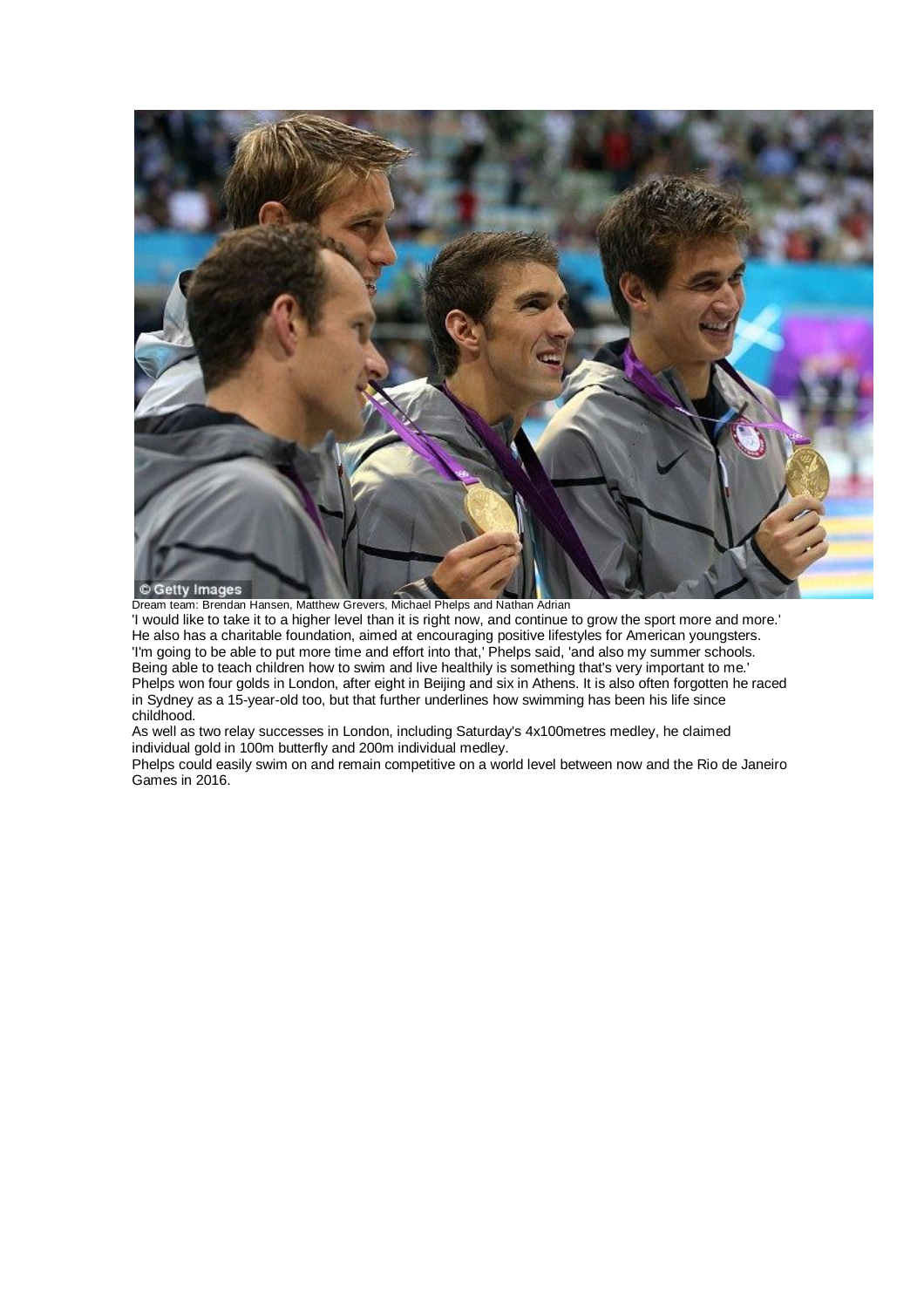

Hugs: Michael Phelps with his coach Bob Bowman after receiving a special award 'Sure, if I wanted to I could still go,' he said. 'But I'm ready to be done. I'm ready to retire and move on to other things.

'Whatever route I go down I'm going to have goals. I'm still a very competitive person, so if I go out and practice more at golf I'm going to drop x amounts of strokes.

'I'm going to have things I'll be able to go for and try to achieve. That's the mentality I have and the competitiveness I have, and I think it'll always be with me.'

As a boy, Phelps was diagnosed with attention-deficit hyperactivity disorder and had a school teacher who thought he would amount to little in life. It was a prediction that was wildly off target, with Phelps emerging as a national hero, sporting nobility.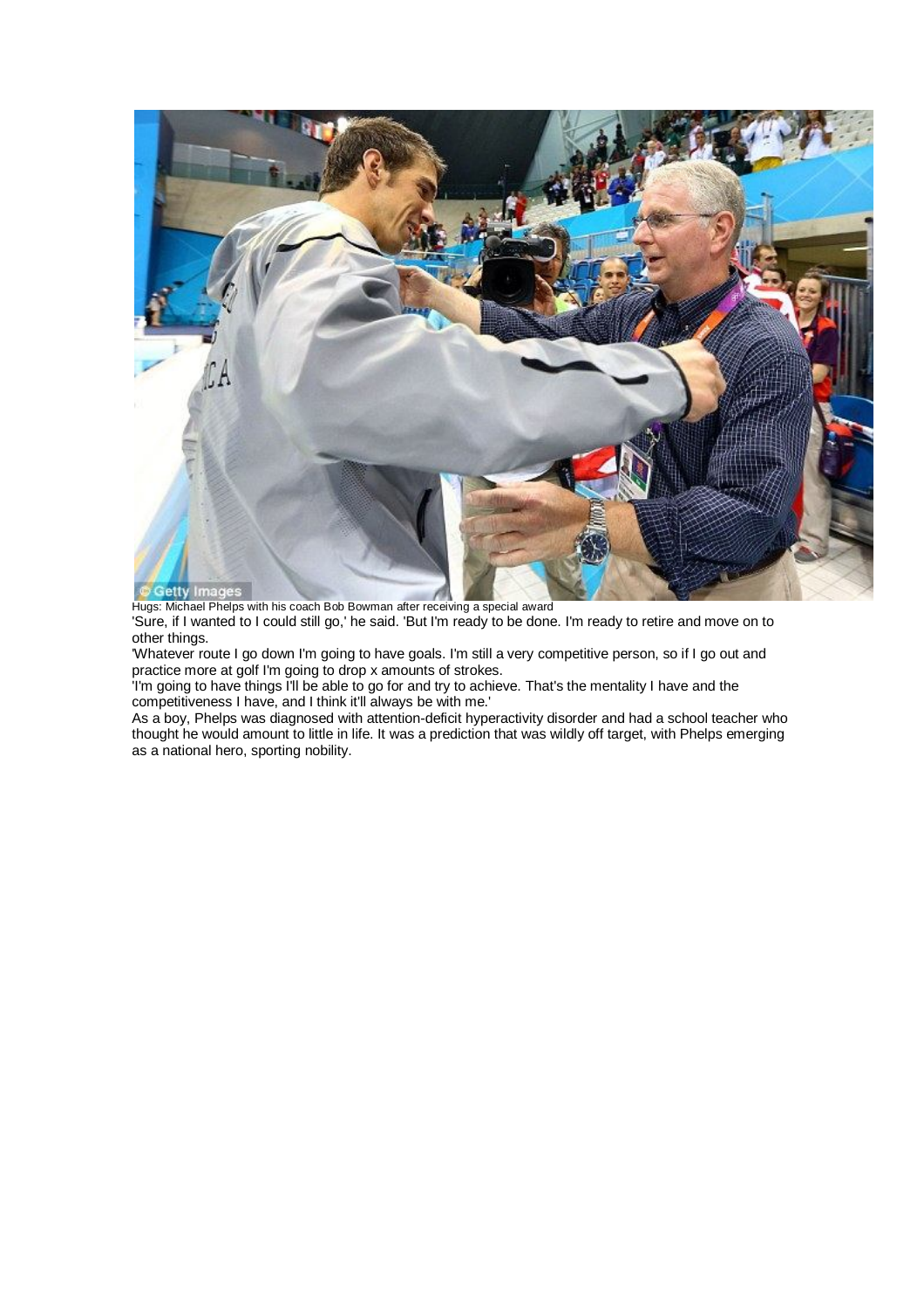

The Greatest: Phelps was awarded a trophy for being the best Olympian of all time As he prepared to mount the podium in the Aquatics Centre last night, waiting for the Star-Spangled Banner to strike up, Phelps turned to team-mate Brendan Hansen who is joining him in retirement. 'And it was strange,' Phelps said. 'Brendan was like, 'I'm going to belt the words out', and I said, "It's going to sound like gibberish if I do it".

'As soon as I stuffed up on the podium I could feel the tears start coming.